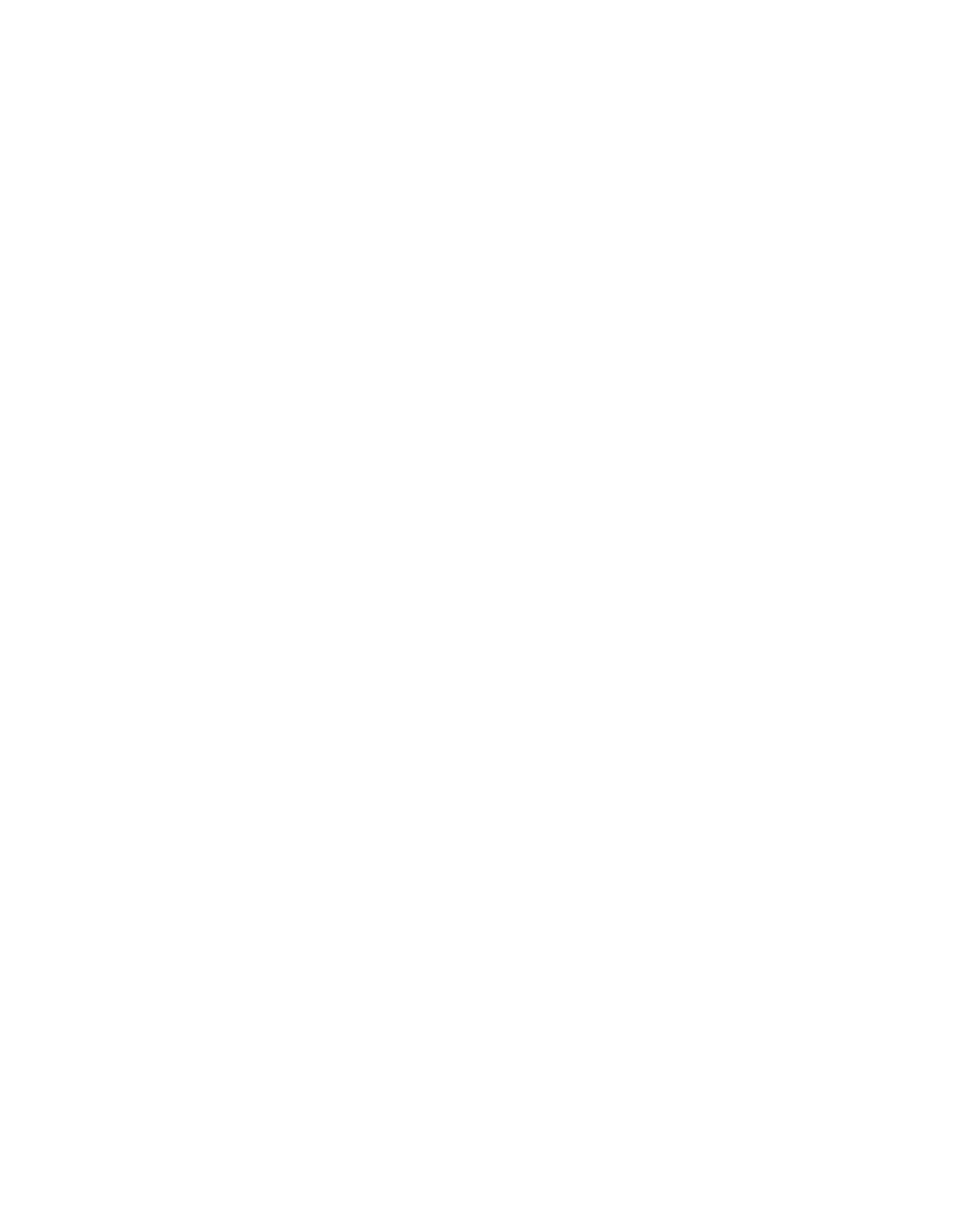#### **TECHNICAL INSTRUCTIONS FOR THE SAFE TRANSPORT OF DANGEROUS GOODS BY AIR**

The following amendments are approved and published by decision of the Council of ICAO and should be incorporated in the 2011-2012 Edition of the Technical Instructions (Doc 9284):

In Part 1, Chapter 2, page 1-2-2, paragraph 2.3.2 b), *delete* "and" from the end of the sub-paragraph.

In Part 1, Chapter 2, page 1-2-2, paragraph 2.3.2 c), *replace* "." with "; and".

In Part 1, Chapter 2, page 1-2-2, paragraph 2.3.2, *insert* the following new sub-paragraphs:

- d) lithium ion batteries contained in equipment (UN 3481) meeting the provisions of Section II of Packing Instruction 967. No more than four cells or two batteries may be mailed in any single package; and
- e) lithium metal batteries contained in equipment (UN 3091) meeting the provisions of Section II of Packing Instruction 970. No more than four cells or two batteries may be mailed in any single package.

In Part 1, Chapter 2, page 1-2-2, insert the following new paragraphs:

 2.3.3 The procedures of designated postal operators for controlling the introduction of dangerous goods in mail into air transport are subject to review and approval by the civil aviation authority of the State where the mail is accepted.

 2.3.4 Before a designated postal operator can introduce the acceptance of lithium batteries as identified in 2.3.2 d) and e) they must have received specific approval from the civil aviation authority.

*Note 1.— Designated postal operators may accept the dangerous goods identified in 2.3.2 a), b) and c) without receiving specific approval from the civil aviation authority.* 

 *Note 2.— Guidelines for appropriate national authorities and civil aviation authorities are contained in the Supplement to these Instructions (S-1;3).*

In Part 1, Chapter 3, page 1-3-3, *add* the following new definition:

- *Designated postal operator.* Any governmental or non-governmental entity officially designated by a Universal Postal Union (UPU) member country to operate postal services and to fulfil the related obligations arising from the acts of the UPU Convention on its territory.
- In Part 1, Chapter 4, page 1-4-1, paragraph 4.1.1 f), delete "and" from the end of the sub-paragraph.
- In Part 1, Chapter 4, page 1-4-1, paragraph 4.1.1 g), replace "." with "; and".
- In Part 1, Chapter 4, page 1-4-1, paragraph 4.1.1, insert the following new sub-paragraph:
	- h) designated postal operators.

In Part 1, Chapter 4, page 1-4-1, replace paragraph 4.1.2 with the following:

 4.1.2 Dangerous goods training programmes required by 4.1.1 b) must be subjected to review and approval by the appropriate authority of the State of the Operator. Dangerous goods training programmes required by 4.1.1 h) must be subjected to review and approval by the civil aviation authority of the State where the mail was accepted by the designated postal operator. Dangerous goods training programmes required by other than 4.1.1 b) and h) should be subjected to review and approval as determined by the appropriate national authority.

In Part 1, Chapter 4, page 1-4-1, paragraph 4.2.2, replace "Table 1-4 or 1-5" with "Table 1-4, 1-5 or 1-6", which appears twice in the sentence.

In Part 1, Chapter 4, page 1-4-3, insert the following new paragraph 4.2.8 and Table 1-6:

4.2.8 Staff of designated postal operators must be trained commensurate with their responsibilities. The subject matter to which their various categories of staff should be familiar with is indicated in Table 1-6.